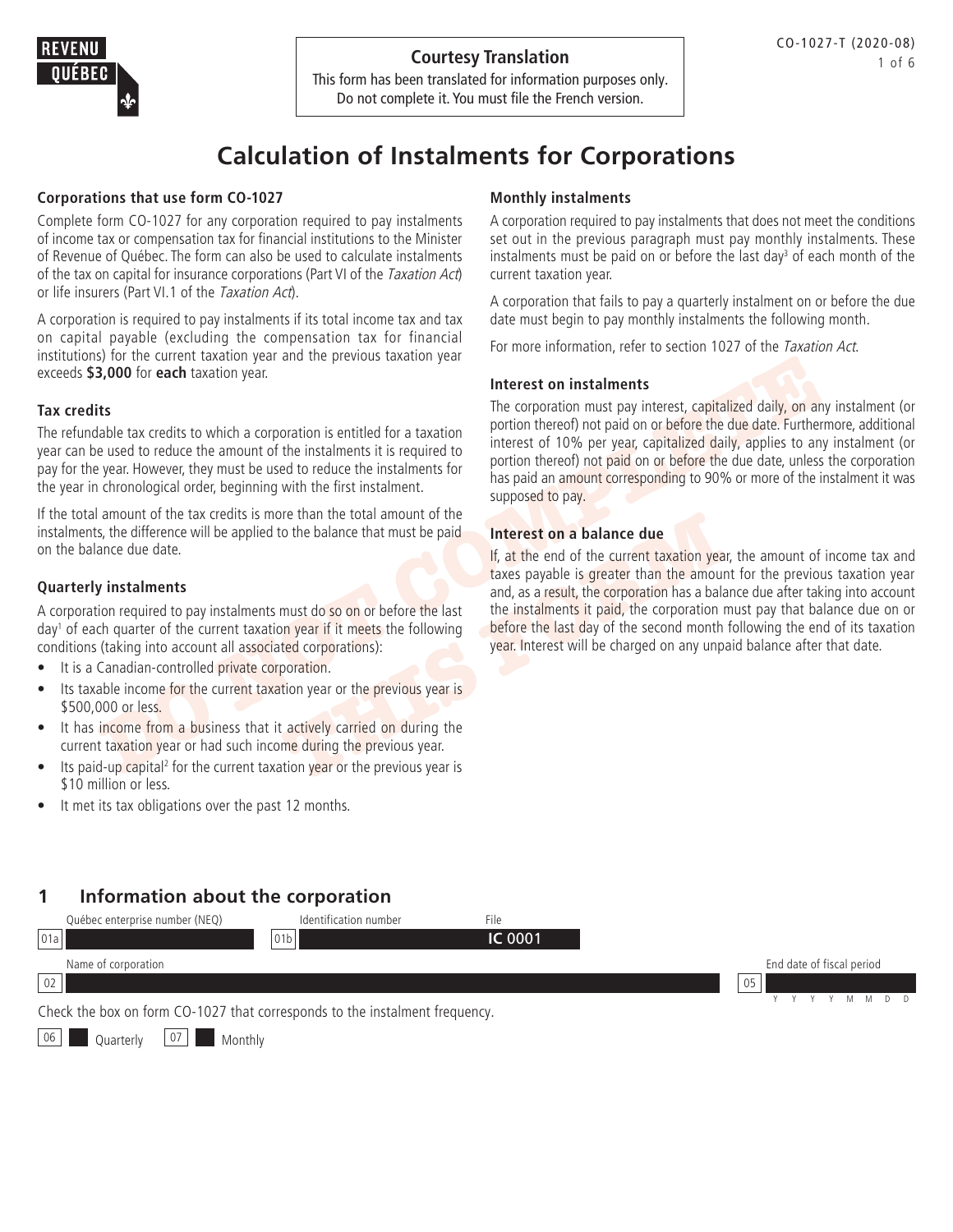### **2 Income tax instalments**

If the corporation's previous taxation year or second previous taxation year had fewer than 365 days, complete part 6 of form CO-1027 before completing part 2 of the form.

Estimated income tax for the current taxation year. To help you calculate this amount, complete form CO-771, Calcul de l'impôt sur le revenu d'une société.

Income tax payable for the previous taxation year.<sup>4</sup> This amount corresponds to the first instalment base of income tax for the  $\Bigg\vert 26$ 

Income tax payable for the second previous taxation year.<sup>6</sup> This amount corresponds to the second instalment base of income tax for the corporation. $7$ 

#### Use either Method A or Method B below to calculate the amounts the corporation must pay quarterly or monthly, as applicable.

Method B is to your advantage if:

- the amount on line 26 is less than the amount on line 25; **and**
- the amount on line 27 is less than the amount on line 26.



Check the box on form CO-1027 that corresponds to the calculation method used and carry the instalment amounts to part 5 of the form.

Method A

Method B

| 25 |  |
|----|--|
| 26 |  |
| 27 |  |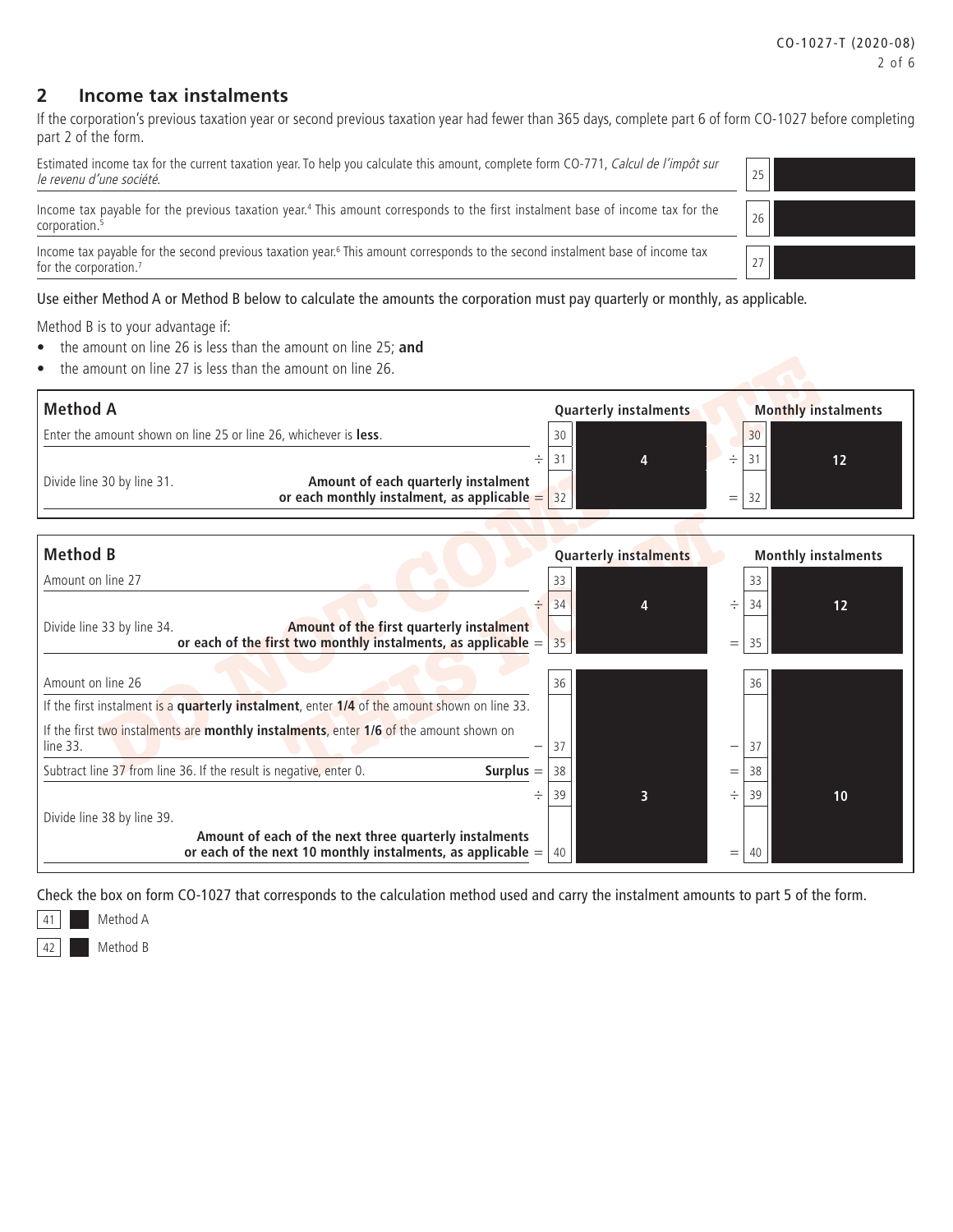### **3 Instalments of tax on capital for an insurance corporation or a life insurer**

If the corporation's previous taxation year or second previous taxation year had fewer than 365 days, complete part 6 of form CO-1027 before completing part 3 of the form.

Estimated tax on capital for the current taxation year<sup>8</sup>  $49$ Tax on capital payable for the previous taxation year. This amount corresponds to the first instalment base of tax on capital for the corporation.<sup>9</sup> 50 Tax on capital payable for the second previous taxation year. This amount corresponds to the second instalment base of tax on as on capital for the corporation.<sup>10</sup> 51

#### Use either Method A or Method B below to calculate the amounts the corporation must pay quarterly or monthly, as applicable.

Method B is to your advantage if:

- the amount on line 50 is less than the amount on line 49; **and**
- the amount on line 51 is less than the amount on line 50.



| Amount on line 50                                                                                                                | -60 |  |     | 60 |    |
|----------------------------------------------------------------------------------------------------------------------------------|-----|--|-----|----|----|
| If the first instalment is a quarterly instalment, enter 1/4 of the amount shown on line 57.                                     |     |  |     |    |    |
| If the first two instalments are monthly instalments, enter 1/6 of the amount shown on<br>line 57.<br>$\qquad \qquad$            | 6   |  | —   | 6. |    |
| Subtract line 61 from line 60. If the result is negative, enter 0.<br>Surplus $=$                                                |     |  | Ξ   | 62 |    |
| ÷                                                                                                                                | 63  |  |     | 63 | 10 |
| Divide line 62 by line 63.                                                                                                       |     |  |     |    |    |
| Amount of each of the next three quarterly instalments<br>or each of the next 10 monthly instalments, as applicable = $\vert$ 64 |     |  | $=$ | 64 |    |

Check the box on form CO-1027 that corresponds to the calculation method used and carry the instalment amounts to part 5 of the form.



66 Method B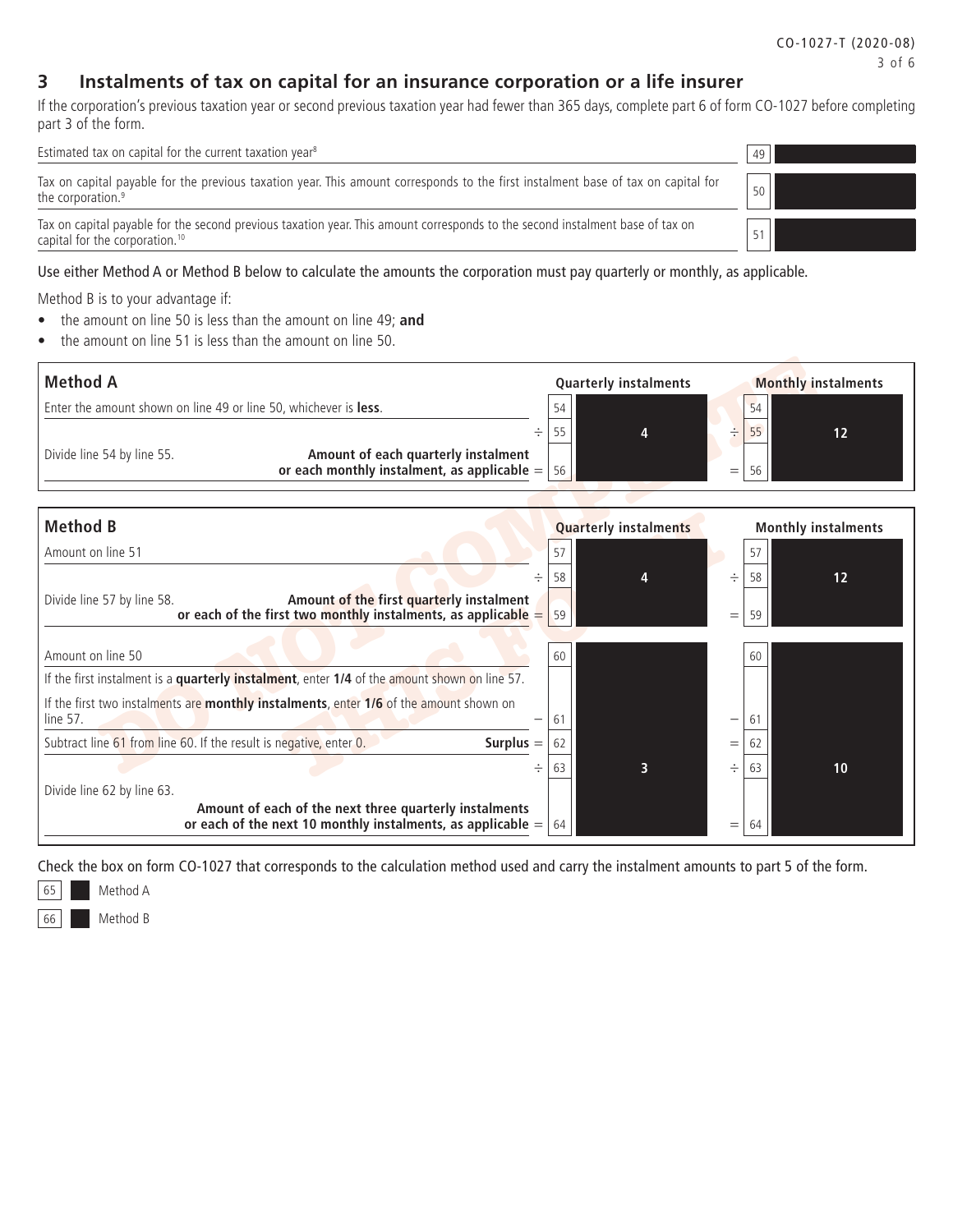# **4 Instalments of compensation tax for a financial institution**

If the corporation's previous taxation year or second previous taxation year had fewer than 365 days, complete part 6 of form CO-1027 before completing part 4 of the form.

| Estimated compensation tax for the current taxation year. To help you calculate this amount, complete form CO-1159.2, Calcul de<br>la taxe compensatoire des institutions financières. |    |  |
|----------------------------------------------------------------------------------------------------------------------------------------------------------------------------------------|----|--|
| Compensation tax payable for the previous taxation year. This amount corresponds to the first instalment base of compensation tax<br>for the corporation. <sup>11</sup>                | 74 |  |
| Compensation tax payable for the second previous taxation year. This amount corresponds to the second instalment base of<br>compensation tax for the corporation. <sup>12</sup>        | 75 |  |

Use either Method A or Method B below to calculate the amounts the corporation must pay quarterly or monthly, as applicable.

Method B is to your advantage if:

- the amount on line 74 is less than the amount on line 73; **and**
- the amount on line 75 is less than the amount on line 74.

| <b>Method A</b>                                                                                                                           | <b>Quarterly instalments</b> |     |          | <b>Monthly instalments</b> |
|-------------------------------------------------------------------------------------------------------------------------------------------|------------------------------|-----|----------|----------------------------|
| Enter the amount shown on line 73 or line 74, whichever is <b>less</b> .                                                                  | 78                           |     | 78       |                            |
| ÷<br>Divide line 78 by line 79.<br>Amount of each quarterly instalment<br>or each monthly instalment, as applicable $=$                   | 79<br>80                     | $=$ | 79<br>80 | 12                         |
| <b>Method B</b>                                                                                                                           | <b>Quarterly instalments</b> |     |          | <b>Monthly instalments</b> |
| Amount on line 75                                                                                                                         | 81                           |     | 81       |                            |
| ÷                                                                                                                                         | 82                           | ÷   | 82       | 12                         |
| Amount of the first quarterly instalment<br>Divide line 81 by line 82.<br>or each of the first two monthly instalments, as applicable $=$ | 83                           | $=$ | 83       |                            |
| Amount on line 74                                                                                                                         | 84                           |     | 84       |                            |
| If the first instalment is a quarterly instalment, enter 1/4 of the amount shown on line 81.                                              |                              |     |          |                            |
| If the first two instalments are monthly instalments, enter 1/6 of the amount shown on<br>line 81.                                        | 85                           | —   | 85       |                            |
| Subtract line 85 from line 84. If the result is negative, enter 0.<br>Surplus $=$                                                         | 86                           | $=$ | 86       |                            |
| ÷                                                                                                                                         | 87<br>3                      | ÷   | 87       | 10                         |
| Divide line 86 by line 87.                                                                                                                |                              |     |          |                            |
| Amount of each of the next three quarterly instalments<br>or each of the next 10 monthly instalments, as applicable $=$                   | 88                           | $=$ | 88       |                            |

Check the box on form CO-1027 that corresponds to the calculation method used and carry the instalment amounts to part 5 of the form.

89 Method A

90 Method B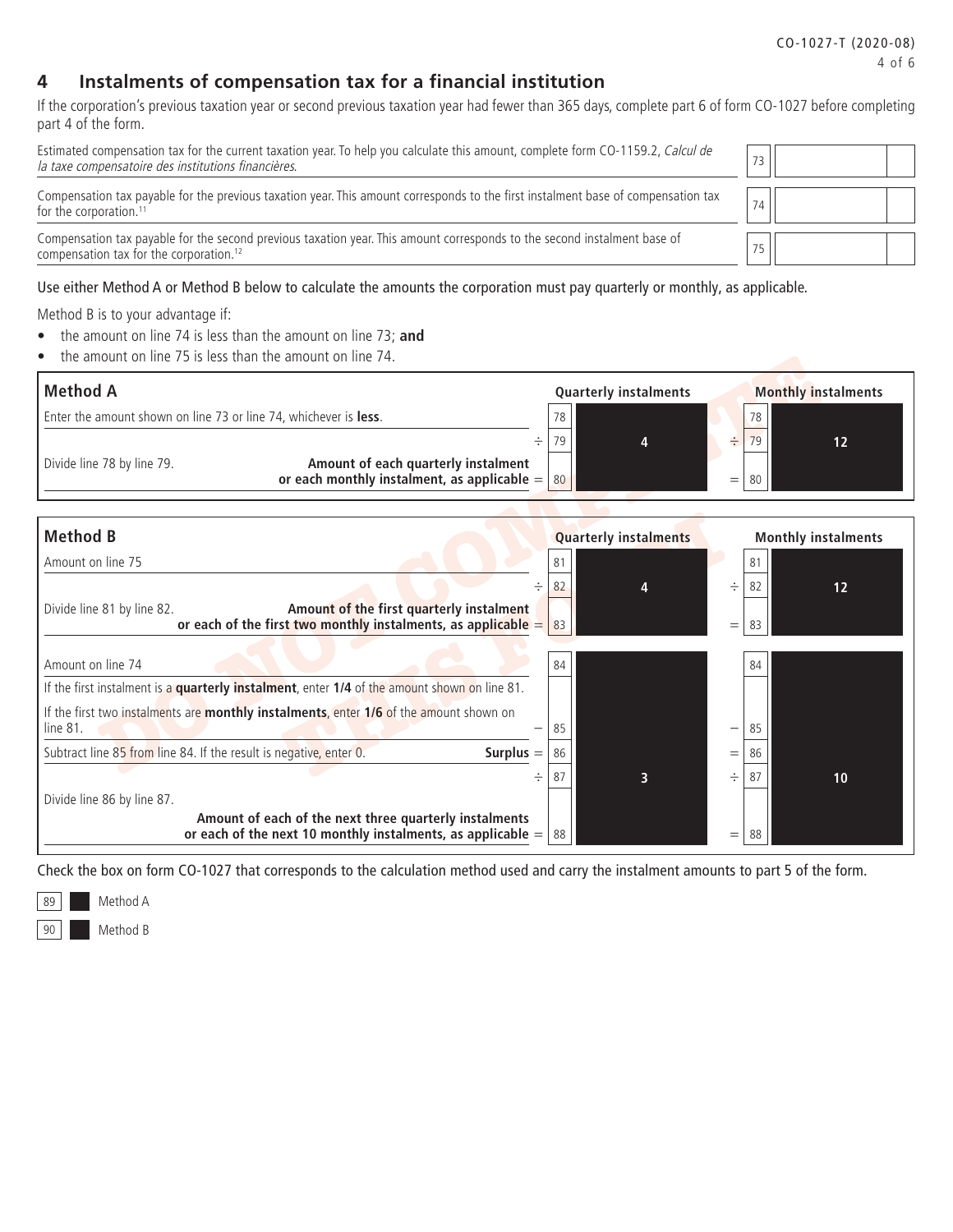### **5 Amounts of instalments**

# **5.1 Amount of the first quarterly instalment or each of the first two monthly instalments**

Amount on line 32 or line 35, depending on the method chosen  $\vert$  93

| Amount on line 56 or line 59, depending on the method chosen |                                                                                                | 94 |
|--------------------------------------------------------------|------------------------------------------------------------------------------------------------|----|
| Amount on line 80 or line 83, depending on the method chosen |                                                                                                | 95 |
| Add lines 93 through 95.                                     | Amount of the first quarterly instalment or each of the first two monthly instalments = $ 96 $ |    |
|                                                              |                                                                                                |    |

### **5.2 Amount of each of the next three quarterly instalments or each of the next 10 monthly instalments**

| Add lines 97 through 99.                                     | Amount of each of the next three quarterly instalments<br>or each of the next 10 monthly instalments = $ 100 $ |    |  |
|--------------------------------------------------------------|----------------------------------------------------------------------------------------------------------------|----|--|
| Amount on line 80 or line 88, depending on the method chosen |                                                                                                                |    |  |
| Amount on line 56 or line 64, depending on the method chosen |                                                                                                                |    |  |
| Amount on line 32 or line 40, depending on the method chosen |                                                                                                                | 97 |  |

# **6 Instalment bases of income tax, tax on capital and compensation tax payable if the previous taxation year or the second previous taxation year of the corporation had fewer than 365 days**

### **6.1 First instalment base**

|     |                                                                                                                                                                                                               |                                | or each of the next 10 monthly instalments $=  100 $ |                     |                       |  |  |  |  |  |  |  |
|-----|---------------------------------------------------------------------------------------------------------------------------------------------------------------------------------------------------------------|--------------------------------|------------------------------------------------------|---------------------|-----------------------|--|--|--|--|--|--|--|
| 6   | Instalment bases of income tax, tax on capital and compensation tax payable if<br>the previous taxation year or the second previous taxation year of the corporation<br>had fewer than 365 days               |                                |                                                      |                     |                       |  |  |  |  |  |  |  |
| 6.1 | <b>First instalment base</b>                                                                                                                                                                                  |                                |                                                      |                     |                       |  |  |  |  |  |  |  |
|     | Complete section 6.1 of form CO-1027 if the corporation's previous taxation year had fewer than 365 days.                                                                                                     |                                |                                                      |                     |                       |  |  |  |  |  |  |  |
|     | Enter in the appropriate column the amount of income tax, tax on capital or                                                                                                                                   |                                | А<br>Income tax                                      | B<br>Tax on capital | C<br>Compensation tax |  |  |  |  |  |  |  |
|     | compensation tax payable for the previous taxation year.                                                                                                                                                      | 110                            |                                                      |                     |                       |  |  |  |  |  |  |  |
|     | Multiply line 110 by line 111.                                                                                                                                                                                | .111<br>$\times$<br>112<br>$=$ | 365                                                  | 365                 | 365                   |  |  |  |  |  |  |  |
|     | Number of days in the previous taxation year                                                                                                                                                                  | ÷<br>113                       |                                                      |                     |                       |  |  |  |  |  |  |  |
|     | Divide line 112 by line 113. If the previous taxation year had 183 days or more, carry<br>the amount on line 114 to line 26, line 50 or line 74, as applicable. Otherwise, complete<br>lines 115 through 120. | $=$  114                       |                                                      |                     |                       |  |  |  |  |  |  |  |
|     | Enter in the appropriate column the amount of income tax, tax on capital or<br>compensation tax payable for the last taxation year that preceded the previous taxation<br>year and had more than 182 days.    | 115                            |                                                      |                     |                       |  |  |  |  |  |  |  |
|     |                                                                                                                                                                                                               | 116<br>$\times$                | 365                                                  | 365                 | 365                   |  |  |  |  |  |  |  |
|     | Multiply line 115 by line 116.                                                                                                                                                                                | 117<br>$=$                     |                                                      |                     |                       |  |  |  |  |  |  |  |
|     | Number of days in the last taxation year that preceded the previous taxation year and<br>had more than 182 days                                                                                               | 118<br>÷                       |                                                      |                     |                       |  |  |  |  |  |  |  |
|     | Divide line 117 by line 118.                                                                                                                                                                                  | $= 1119$                       |                                                      |                     |                       |  |  |  |  |  |  |  |
|     | Enter the amount shown on line 114 or line 119, whichever is greater. Carry this<br>amount to line 26, line 50 or line 74, as applicable.                                                                     | 120                            |                                                      |                     |                       |  |  |  |  |  |  |  |